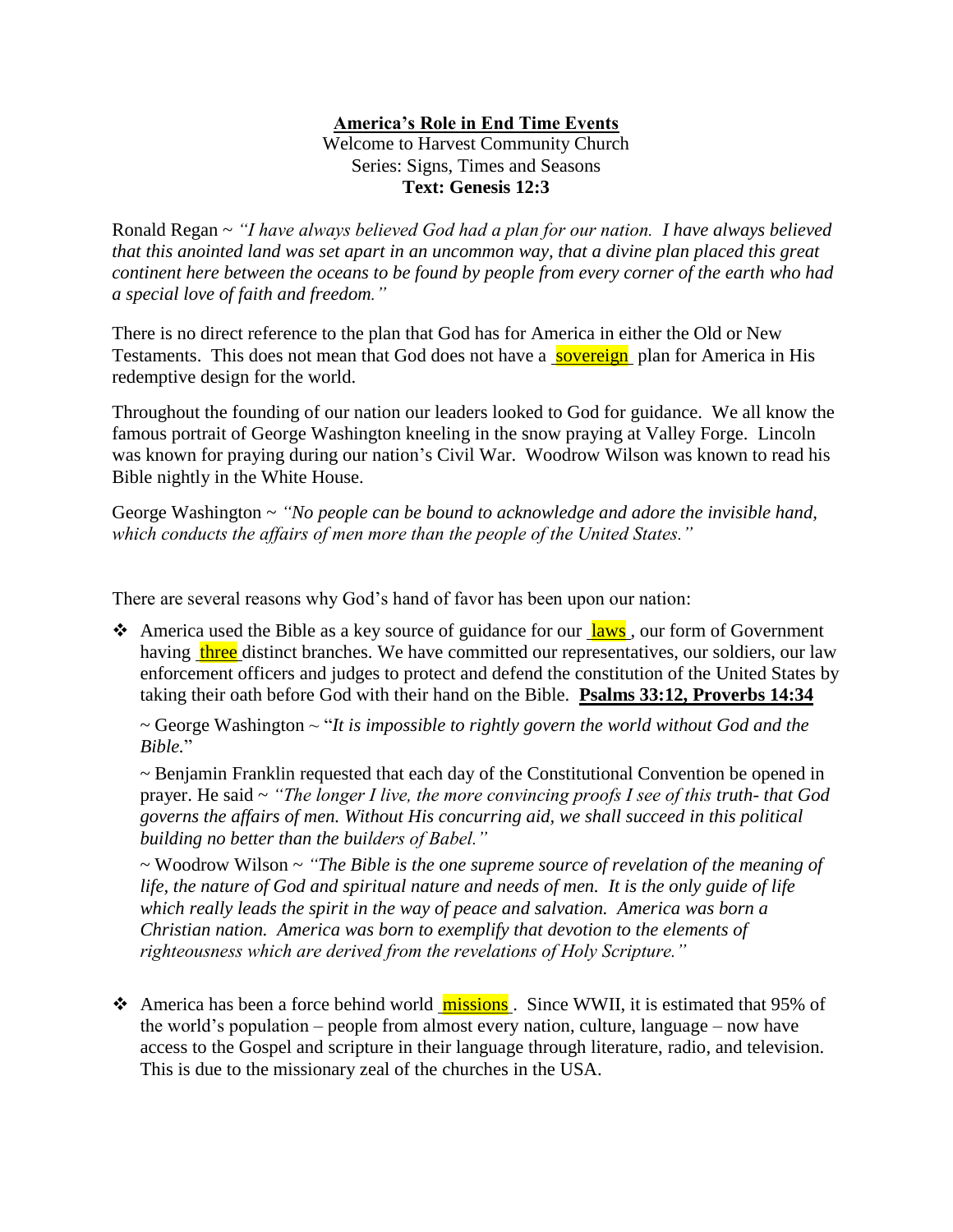- America has been a friend to the Jewish people. America's support for Israel is based on the Judeo-Christian heritage of our country. President Truman's determination to recognize Israel as a modern state was based on his belief that in the book of Deuteronomy, God gave the land of Israel to the Jewish people for all time. **Genesis 12:3** God has blessed our nation because we have been instrumental as an ally to Israel.
- America has been a  $frac{free}{free}$  nation. In 2018, a study by Freedom House found that only 45% of the world population lives in nations categorized as free. This means free and fair elections, the rights of minorities, freedom of the press, freedom of religion and the rule of law. The tendency of a sinful world is always away from freedom and towards tyranny.

~ Ronald Regan in his 1981 inaugural address ~ *"No arsenal or no weapon in the arsenals of the world is so formidable as the will and moral courage of free men and women. It is a weapon our adversaries in today's world do not have. It is a weapon that we, as Americans, do have. Let that be understood by those that practice terrorism and prey upon their neighbors."*

America has based our foundations on truths established by God's Word. Liberty without law is **anarchy**, liberty to defy law is rebellion, but liberty limited by law is the cornerstone of civilization. **1 Corinthians 6:12, 1 Corinthians 10:23**

The Bible is silent on the future of America. One of the hardest things to accept by many American prophecy students is that the United States is not specifically mentioned in scripture. We must realize that in the big scheme of history, our nation is less than  $250$  years old. We are much younger than the nations mentioned in Bible prophecy.

There are several theories why the " $\frac{greatest}{greatest}$  nation to ever exist" is not mentioned:

- America will be *incorporated* into the European Coalition. According to prophecy, the world will be divided into 10 main regional and political entities representing the 10 kings of a revived Roman Empire. It is possible that with economic and trade agreements America will simply be a part of a larger global union much like the existing European Union. America will cease to have singular dominance on the world stage.
- This may indicate that America has been **invaded** by outside forces. Many military and prophetic voices are saying that America will be on the receiving end of attacks by rouge nations and terrorists that will severely cripple us. The use of an EMP (Electromagnetic Pulse) could damage our electrical grids which would halt our utilities, stop transportation, cripple the ability to deliver food and fuel and shut down our computers.
- America will be **infected** with moral decay and we will collapse from within. The average life span of the world's great civilization is 250 years. There is a sequence of events that these nations went through.

Bondage to spiritual faith, from spiritual faith to courage, from courage to liberty, from liberty to abundance, from abundance to complacency, from complacency to **apathy**, from apathy to dependence and from dependence back into bondage.